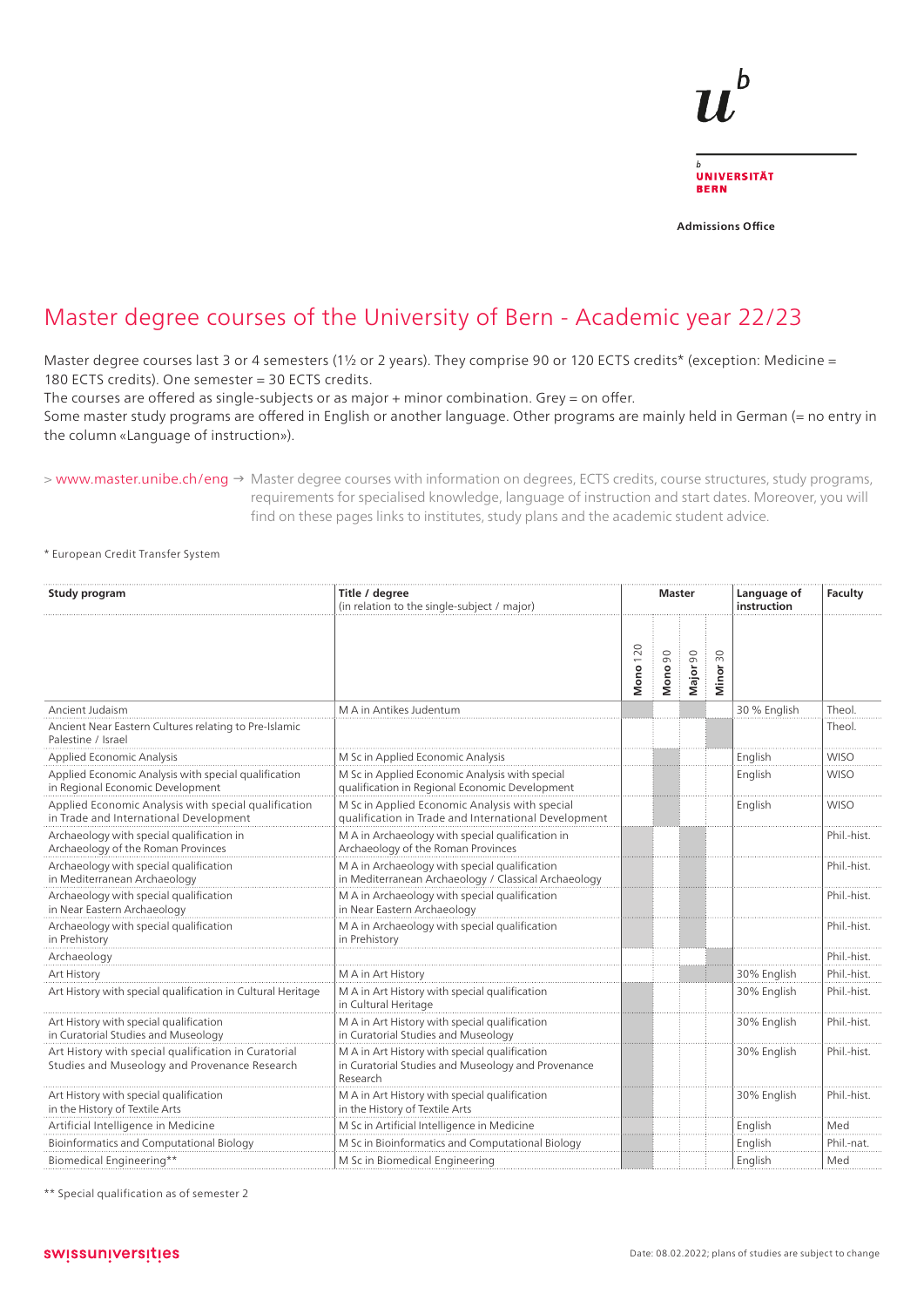| Study program                                                                                                             | Title / degree<br>(in relation to the single-subject / major)                                  | <b>Master</b>   |         |          |                                 | Language of<br>instruction                | Faculty                   |
|---------------------------------------------------------------------------------------------------------------------------|------------------------------------------------------------------------------------------------|-----------------|---------|----------|---------------------------------|-------------------------------------------|---------------------------|
|                                                                                                                           |                                                                                                | <b>Mono</b> 120 | Mono 90 | Major 90 | $\overline{50}$<br><b>Minor</b> |                                           |                           |
| <b>Biomedical Sciences</b>                                                                                                | M Sc in Biomedical Sciences                                                                    |                 |         |          |                                 | English                                   | Med                       |
| <b>Business Administration</b>                                                                                            | M Sc in Business Administration                                                                |                 |         |          |                                 | German and<br>English                     | <b>WISO</b>               |
| <b>Business and Economics</b>                                                                                             | M A in Business and Economics                                                                  |                 |         |          |                                 | 80 % English                              | <b>WISO</b>               |
| <b>Business and Law</b>                                                                                                   | M Sc in Business and Law                                                                       |                 |         |          |                                 | 30 % English                              | <b>WISO</b>               |
| Central Asian Studies                                                                                                     | M A in Central Asian Studies                                                                   |                 |         |          |                                 | German or<br>English                      | Phil.-hist.               |
| Chemistry and Molecular Sciences                                                                                          | M Sc in Chemistry and Molecular Sciences                                                       |                 |         |          |                                 | 95 % English                              | Phil.-nat.                |
| Classics with special qualification in Greek                                                                              | M A in Classics with special qualification in Greek                                            |                 |         |          |                                 |                                           | Phil.-hist.               |
| Classics with special qualification in Latin                                                                              | M A in Classics with special qualification in Latin                                            |                 |         |          |                                 |                                           | Phil.-hist.               |
| Classics with special qualification Medieval Latin (can only<br>be selected in the electronic examination administration) |                                                                                                |                 |         |          |                                 |                                           | Phil.-hist.               |
| Climate Sciences with special qualification<br>in Atmospheric Science                                                     | M Sc in Climate Sciences with special qualification in<br>Atmospheric Science                  |                 |         |          |                                 | English                                   | Phil.-nat.                |
| Climate Sciences with special qualification<br>in Climate and Earth System Science                                        | M Sc in Climate Sciences with special qualification in<br>Climate and Earth System Science     |                 |         |          |                                 | English                                   | Phil.-nat.                |
| Climate Sciences with special qualification in Ecology and<br><b>Agricultural Sciences</b>                                | M Sc in Climate Sciences with special qualification in<br>Ecology and Agricultural Sciences    |                 |         |          |                                 | English                                   | Phil.-nat.                |
| Climate Sciences with special qualification in Climate and<br><b>Environmental Economics</b>                              | M Sc in Climate Sciences with special qualification in<br>Climate and Environmental Economics  |                 |         |          |                                 | English                                   | Phil.-nat.                |
| Climate Sciences with special qualification in Social<br>Sciences                                                         | M Sc in Climate Sciences with special qualification in<br>Social Sciences                      |                 |         |          |                                 | English                                   | Phil.-nat.                |
| Climate Sciences with special qualification in<br>Humatities                                                              | M Sc in Climate Sciences with special qualification in<br>Humanities                           |                 |         |          |                                 | English                                   | Phil.-nat.                |
|                                                                                                                           |                                                                                                |                 |         |          |                                 |                                           | Phil.-nat.                |
| Computer Science<br>Dental Medicine                                                                                       | M Sc in Computer Science<br>M of Dental Medicine                                               |                 |         |          |                                 | English                                   | Med                       |
| <b>Digital Humanities</b>                                                                                                 |                                                                                                |                 |         |          |                                 | German and<br>English, possibly<br>French | Phil.-hist.               |
| Earth Sciences (Geology)                                                                                                  | M Sc in Earth Sciences der Universitäten Bern und<br>Fribourg                                  |                 |         |          |                                 | English                                   | Phil.-nat.                |
| Eastern European Studies                                                                                                  | M A in Eastern European Studies                                                                |                 |         |          |                                 | 20 % French<br>and English                | Phil.-hist.               |
| Ecology and Evolution with special qualification in Animal<br>Ecology and Conservation                                    | M Sc in Ecology and Evolution with special<br>qualification in Animal Ecology and Conservation |                 |         |          |                                 | English                                   | Phil.-nat.                |
| Ecology and Evolution with special qualification<br>in Behaviour                                                          | M Sc in Ecology and Evolution with<br>special qualification in Behaviour                       |                 |         |          |                                 | English                                   | Phil.-nat.                |
| Ecology and Evolution with special qualification<br>in Evolution                                                          | M Sc in Ecology and Evolution with<br>special qualification in Evolution                       |                 |         |          |                                 | English                                   | Phil.-nat.                |
| Ecology and Evolution with special qualification in Plant<br>Ecology                                                      | M Sc in Ecology and Evolution with<br>special qualification in Plant Ecology                   |                 |         |          |                                 | English                                   | Phil.-nat.                |
| Ecology and Evolution                                                                                                     |                                                                                                |                 |         |          |                                 | English                                   | Phil.-nat.                |
| Economics                                                                                                                 | M Sc in Economics                                                                              |                 |         |          |                                 | English                                   | <b>WISO</b>               |
| <b>Editorial Studies</b>                                                                                                  | M A in Editionsphilologie                                                                      |                 |         |          |                                 |                                           | Phil.-hist.               |
| Education                                                                                                                 | M Sc in Education                                                                              |                 |         |          |                                 |                                           | Phil.-hum.                |
| English with special qualification in Language and<br>Linguistics                                                         | M A in English with special qualification in Language and<br>Linguistics                       |                 |         |          |                                 | English                                   | Phil.-hist.               |
| English with special qualification in Literary Studies                                                                    | M A in English with special qualification in Literary<br><b>Studies</b>                        |                 |         |          |                                 | Englisch                                  | Phil.-hist.               |
| European Archaeology                                                                                                      | M A in Archaeology with special qualification<br>in European Archaeology                       |                 |         |          |                                 | German                                    | Phil.-hist.               |
| French Linguistics / Literature with special qualification<br>Linguistics                                                 | M A in French Linguistics / Literature<br>with special qualification in Linguistics            |                 |         |          |                                 | French                                    | Phil.-hist.               |
| French Linguistics / Literature with special qualification<br>Literature                                                  | M A in French Linguistics / Literature<br>with special qualification in Literature             |                 |         |          |                                 | French                                    | Phil.-hist.               |
| French Linguistics / Literature                                                                                           |                                                                                                |                 |         |          |                                 | French                                    | Phil.-hist.               |
| Gender and Religion                                                                                                       |                                                                                                |                 |         |          |                                 | German, French,<br>English                | Theol.                    |
| Gender Studies<br>Geography                                                                                               | M Sc in Geography                                                                              |                 |         |          |                                 | 50 % English                              | Phil.-hist.<br>Phil.-nat. |
| German Linguistics                                                                                                        | M A in German Linguistics                                                                      |                 |         |          |                                 |                                           | Phil.-hist.               |
| German Literature                                                                                                         | M A in German Literature                                                                       |                 |         |          |                                 |                                           | Phil.-hist.               |
| German Studies                                                                                                            | M A in German Studies                                                                          |                 |         |          |                                 |                                           | Phil.-hist.               |
|                                                                                                                           |                                                                                                |                 |         |          |                                 |                                           |                           |
| History                                                                                                                   | M A in History                                                                                 |                 |         |          |                                 |                                           | Phil.-hist.               |
| History and Theology of Old Catholicism                                                                                   |                                                                                                |                 |         |          |                                 |                                           | Theol.<br><b>WISO</b>     |
| <b>Information Systems</b>                                                                                                |                                                                                                |                 |         |          |                                 |                                           |                           |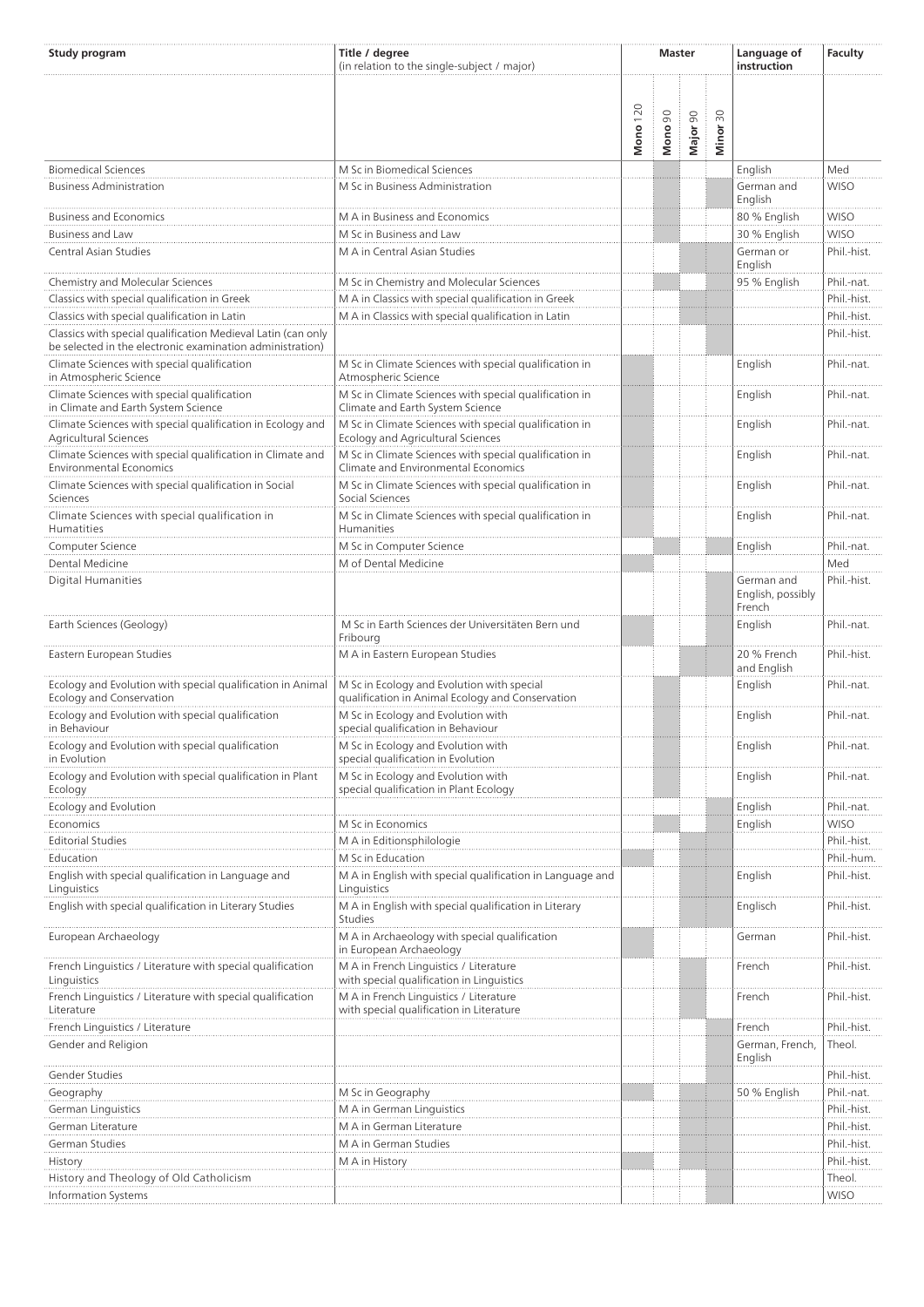| Study program                                                                             | Title / degree<br>(in relation to the single-subject / major)                                                                                                  | <b>Master</b>   |         |          | Language of<br>instruction  | Faculty                                                    |                            |
|-------------------------------------------------------------------------------------------|----------------------------------------------------------------------------------------------------------------------------------------------------------------|-----------------|---------|----------|-----------------------------|------------------------------------------------------------|----------------------------|
|                                                                                           |                                                                                                                                                                | <b>Mono</b> 120 | Mono 90 | Major 90 | $\approx 0$<br><b>Minor</b> |                                                            |                            |
| International and Monetary Economics MIME                                                 | M Sc in International and Monetary Economics                                                                                                                   |                 |         |          |                             | English                                                    | <b>WISO</b>                |
| Islamic Studies and Oriental Literatures                                                  | M A in Islamic Studies and Oriental Literatures                                                                                                                |                 |         |          |                             |                                                            | Phil.-hist.                |
| Italian Linguistics / Literature with special                                             | M A in Italian Linguistics / Literature with                                                                                                                   |                 |         |          |                             | Italian                                                    | Phil.-hist.                |
| qualification in Linguistics                                                              | special qualification in Linguistics                                                                                                                           |                 |         |          |                             |                                                            |                            |
| Italian Linguistics / Literature with special                                             | M A in Italian Linguistics / Literature with                                                                                                                   |                 |         |          |                             | Italian                                                    | Phil.-hist.                |
| qualification in Literature                                                               | special qualification in Literature                                                                                                                            |                 |         |          |                             |                                                            |                            |
| Italian Linguistics / Literature<br>Jewish Studies                                        |                                                                                                                                                                |                 |         |          |                             | Italian                                                    | Phil.-hist.<br>Theol.      |
| Latin American Studies                                                                    | M A in Latin American Studies                                                                                                                                  |                 |         |          |                             | 40 % Spanish                                               | Phil.-hist.                |
| Law                                                                                       | M of Law                                                                                                                                                       |                 |         |          |                             |                                                            | <b>Rw</b>                  |
| Law with specialization in Economic Law                                                   | M of Law                                                                                                                                                       |                 |         |          |                             |                                                            | Rw                         |
| Law with specialization in International and                                              | M of Law                                                                                                                                                       |                 |         |          |                             |                                                            | Rw                         |
| European Law                                                                              |                                                                                                                                                                |                 |         |          |                             |                                                            |                            |
| Law with specialization in Criminal Law and Criminology                                   | M of Law                                                                                                                                                       |                 |         |          |                             |                                                            | Rw                         |
| Law with specialization in Private Law                                                    | M of Law                                                                                                                                                       |                 |         |          |                             |                                                            | Rw                         |
| Law with specialization in Public Administration Law                                      | M of Law                                                                                                                                                       |                 |         |          |                             |                                                            | Rw                         |
| Law: Criminal Law                                                                         |                                                                                                                                                                |                 |         |          |                             |                                                            | Rw                         |
| Law: Economic Law                                                                         |                                                                                                                                                                |                 |         |          |                             | German                                                     | Rw                         |
| Law: International and European Law                                                       |                                                                                                                                                                |                 |         |          |                             |                                                            | Rw                         |
| Law: Public Law                                                                           |                                                                                                                                                                |                 |         |          |                             |                                                            | Rw                         |
| Law: Private Law                                                                          |                                                                                                                                                                |                 |         |          |                             |                                                            | Rw                         |
| Linguistics                                                                               | M A in Linguistics                                                                                                                                             |                 |         |          |                             |                                                            | Phil.-hist.                |
| Mathematics                                                                               | M Sc in Mathematics                                                                                                                                            |                 |         |          |                             | English                                                    | Phil.-nat.                 |
| Medicine                                                                                  | M of Medicine                                                                                                                                                  | 180             |         |          |                             |                                                            | Med                        |
| Middle Eastern Studies<br>Molecular Life Sciences with special                            | M A in Middle Eastern Studies<br>M Sc in Molecular Life Sciences                                                                                               |                 |         |          |                             | 95 % English                                               | Phil.-hist.<br>Phil.-nat.  |
| qualification in Biochemistry / Chemical Biology                                          |                                                                                                                                                                |                 |         |          |                             |                                                            |                            |
| Molecular Life Sciences with special qualification<br>in Cell and Molecular Biology       | M Sc in Molecular Life Sciences                                                                                                                                |                 |         |          |                             | 95 % English                                               | Phil.-nat.                 |
| Molecular Life Sciences with special<br>qualification in Microbiology / Immunology        | M Sc in Molecular Life Sciences                                                                                                                                |                 |         |          |                             | 95 % English                                               | Phil.-nat.                 |
| Molecular Life Sciences with special qualification<br>in Neuro- and Developmental Biology | M Sc in Molecular Life Sciences                                                                                                                                |                 |         |          |                             | 95 % English                                               | Phil.-nat.                 |
| Molecular Life Sciences with special qualification<br>in Plant Physiology                 | M Sc in Molecular Life Sciences                                                                                                                                |                 |         |          |                             | 95 % English                                               | Phil.-nat.                 |
| Molecular Life Sciences                                                                   |                                                                                                                                                                |                 |         |          |                             | 95 % English                                               | Phil.-nat.                 |
| Musicology                                                                                | M A in Musicology                                                                                                                                              |                 |         |          |                             |                                                            | Phil.-hist.                |
| Pharmacy                                                                                  | M Sc in Pharmacy                                                                                                                                               |                 |         |          |                             |                                                            | Med                        |
| Philosophy                                                                                | M A in Philosophy                                                                                                                                              |                 |         |          |                             |                                                            | Phil.-hist.                |
| Philosophy of Science                                                                     | M A in Philosophy of Science                                                                                                                                   |                 |         |          |                             |                                                            | Phil.-hist.                |
| Physics: Experimental Physics, Applied Physics, Astronomy                                 | M Sc in Physics                                                                                                                                                |                 |         |          |                             | 100 % English                                              | Phil.-nat.                 |
| Physics: Theoretical Physics                                                              | M Sc in Physics                                                                                                                                                |                 |         |          |                             | 100 % English                                              | Phil.-nat.                 |
| Political Science                                                                         | M A in Political Science                                                                                                                                       |                 |         |          |                             |                                                            | <b>WISO</b>                |
| Political, Legal and Economic Philosophy<br>Politics: Comparative and Swiss Politics      | M A in Political, Legal and Economic Philosophy<br>M A in Political Science, «Schweizer Politik und<br>Vergleichende Politik - Comparative and Swiss Politics» |                 |         |          |                             | English<br>30 % English                                    | Phil.-hist.<br><b>WISO</b> |
| Precision Engineering                                                                     | M Sc in Precision Engineering                                                                                                                                  |                 |         |          |                             | English                                                    | Phil.-nat.                 |
| Provenance Research                                                                       |                                                                                                                                                                |                 |         |          |                             | 30 % English                                               | CGB                        |
| Psychology                                                                                | M Sc in Psychology                                                                                                                                             |                 |         |          |                             |                                                            | Phil.-hum.                 |
| Public Administration (only in combination with                                           |                                                                                                                                                                |                 |         |          |                             |                                                            | <b>WISO</b>                |
| the major in Political Science or Sport Science at the<br>UniBE)                          |                                                                                                                                                                |                 |         |          |                             |                                                            |                            |
| Public Management and Policy PMP                                                          | M A in Public Management and Policy                                                                                                                            |                 |         |          |                             | German plus<br>1 other national<br>language and<br>English | Rw                         |
| Religion in Contemporary Society                                                          | M A in Religion in Contemporary Society                                                                                                                        |                 |         |          |                             |                                                            | Phil.-hist.                |
| Religious Studies                                                                         | M A in Interreligious Studies                                                                                                                                  |                 |         |          |                             |                                                            | Theol.                     |
| Research on the Arts                                                                      | M A in Research on the Arts                                                                                                                                    |                 |         |          |                             |                                                            | Phil.-hist.                |
| Science of Religion                                                                       | M A in Science of Religion                                                                                                                                     |                 |         |          |                             |                                                            | Phil.-hist.                |
| Slavic Languages and Literatures                                                          | M A in Slavic Languages and Literatures                                                                                                                        |                 |         |          |                             | 60 % Slavic<br>languages                                   | Phil.-hist.                |
| Social Anthropology                                                                       | M A in Social Anthropology                                                                                                                                     |                 |         |          |                             | German,<br>English                                         | Phil.-hist.                |